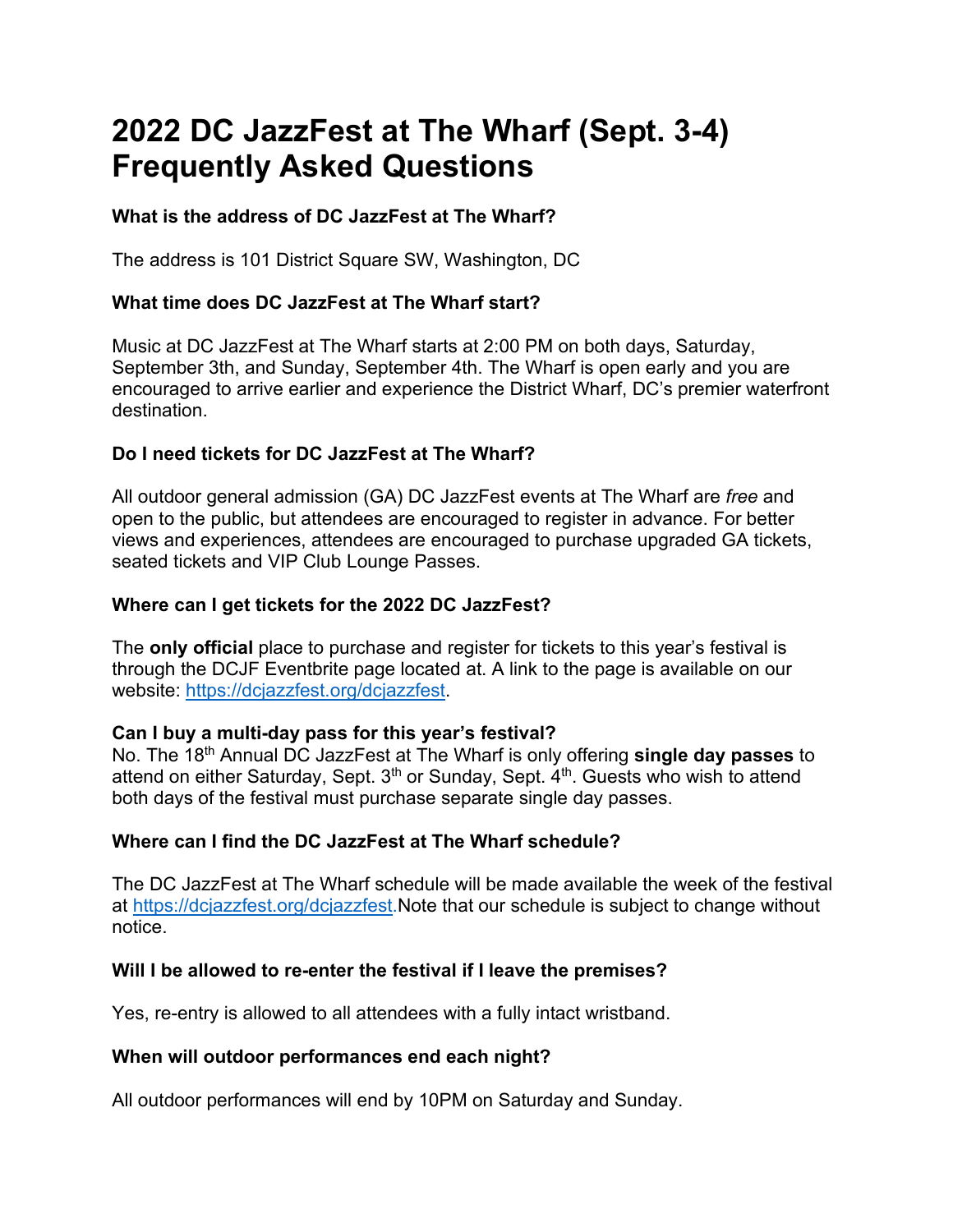#### **Where can I purchase food at The Wharf?**

There are over 33 bars and restaurants at The Wharf where you can purchase food. See the full list [here.](https://www.wharfdc.com/restaurants/)

#### **Where can I purchase beverages at The Wharf?**

DC JazzFest encourages you to purchase beverages on District Pier at our beverage stations. All beverages sales support our DC JazzFest programs. We will sell assorted soft drinks, water, and beer and wine. Drink and be merry and do so responsibly.

#### **What happens if it rains?**

DC JazzFest at The Wharf presents rain or shine. If we experience thunder or lightening during a performance, we must encourage patrons to seek shelter until the weather clears. The performance may be suspended or cancelled at the discretion of The Wharf.

#### **May I bring my children?**

Absolutely! *DC JazzFest at The Wharf* is a family-friendly event.

#### **May I bring my pets?**

Yes, pets are allowed.

#### **Is there parking available?**

Limited hourly, daily, and monthly parking in The Wharf underground garage can be reserved in advance through [Colonial Parking.](https://www.ecolonial.com/locations/wharf-dc-parking/) To learn more about driving, public transit, water taxi, and other methods of getting to The Wharf, visit our [Getting](https://www.wharfdc.com/getting-here/)  [Here](https://www.wharfdc.com/getting-here/) page. **Ridesharing (Uber, Lyft, Taxi) or public transportation is highly recommended.** 

#### **Is the DC JazzFest at The Wharf Metro-accessible?**

Yes! The nearest **Metro** stops are L'Enfant Plaza and Waterfront Stations. Both L'Enfant Plaza (Blue, Orange, Silver, Green, Yellow lines) and Waterfront Station (Green line) are less than a 10-minute walk from the festival entrance.

The Wharf operates a free blue neighborhood shuttle that runs between the L'Enfant Plaza - Maryland Ave Exit and The Wharf every 10 minutes. The Shuttle information, including real-time stop updates, can be found here: https://www.wharfdc.com/gettinghere/southwest-shuttle/

Buses that stop near the festival entrance include 52, 74, P6, V1 and W9.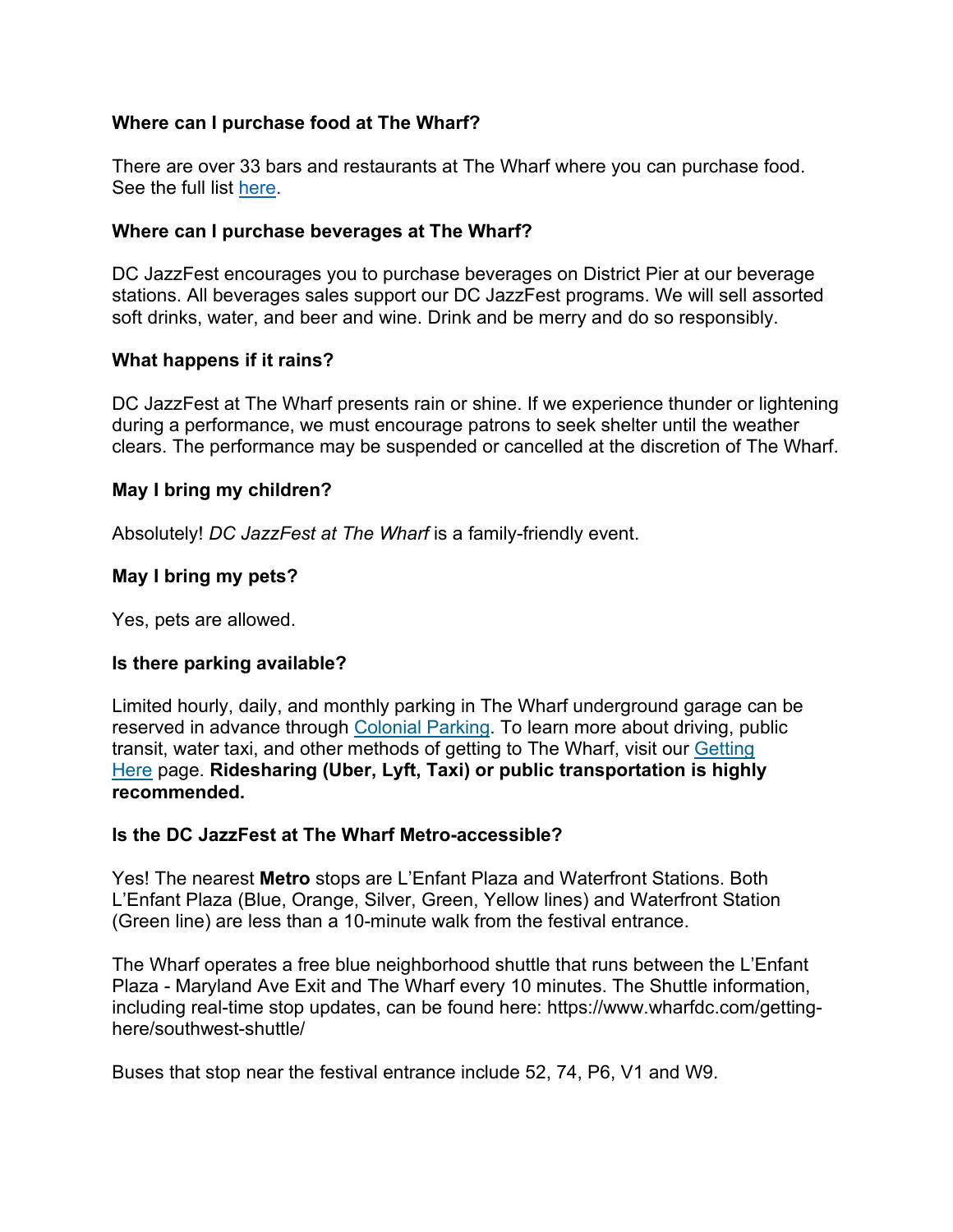#### **Where are the public restrooms?**

For your convenience, there are several public restrooms throughout The Wharf:

• Jetty Terminal Building on Transit Pier, below Cantina Bambina (wheelchair accessible)

• Water Street SW below 800 Maine Avenue, next to Array Floral (wheelchair accessible)

- Fish Market area, below Tiki TNT
- Market Pier floating restrooms, available to boaters using [Market Docks](https://www.wharfdc.com/waterfront/market-docks/)

# **What is prohibited to bring to DC JazzFest at The Wharf?**

- Weapons
- Pedicabs
- ATVs
- Fishing and crabbing
- Coolers, lawn furniture, chairs, or tents
- **Sleeping**
- Releasing balloons
- Scattering confetti, petals, rice, or similar materials
- Food trucks or catering (unless permitted by The Wharf for a private event)
- Amplified music (unless permitted by The Wharf)
- Open flames or grills (unless permitted by The Wharf)
- Fireworks (unless permitted by The Wharf)
- Solicitation of any kind, including engaging in commercial activity (such as offering any item for sale), or conducting surveys or distributing literature, flyers, samples or other items, or requesting donations is prohibited
- Engaging in expressive activity without the prior written consent by The Wharf

#### **Will my things be inspected?**

Festival staff reserves the right to inspect any bags or containers.

#### **Where are the nearest Capital Bikeshare Stations?**

There are Bikeshare Stations at the following locations. Please note that bikes are subject to availability.